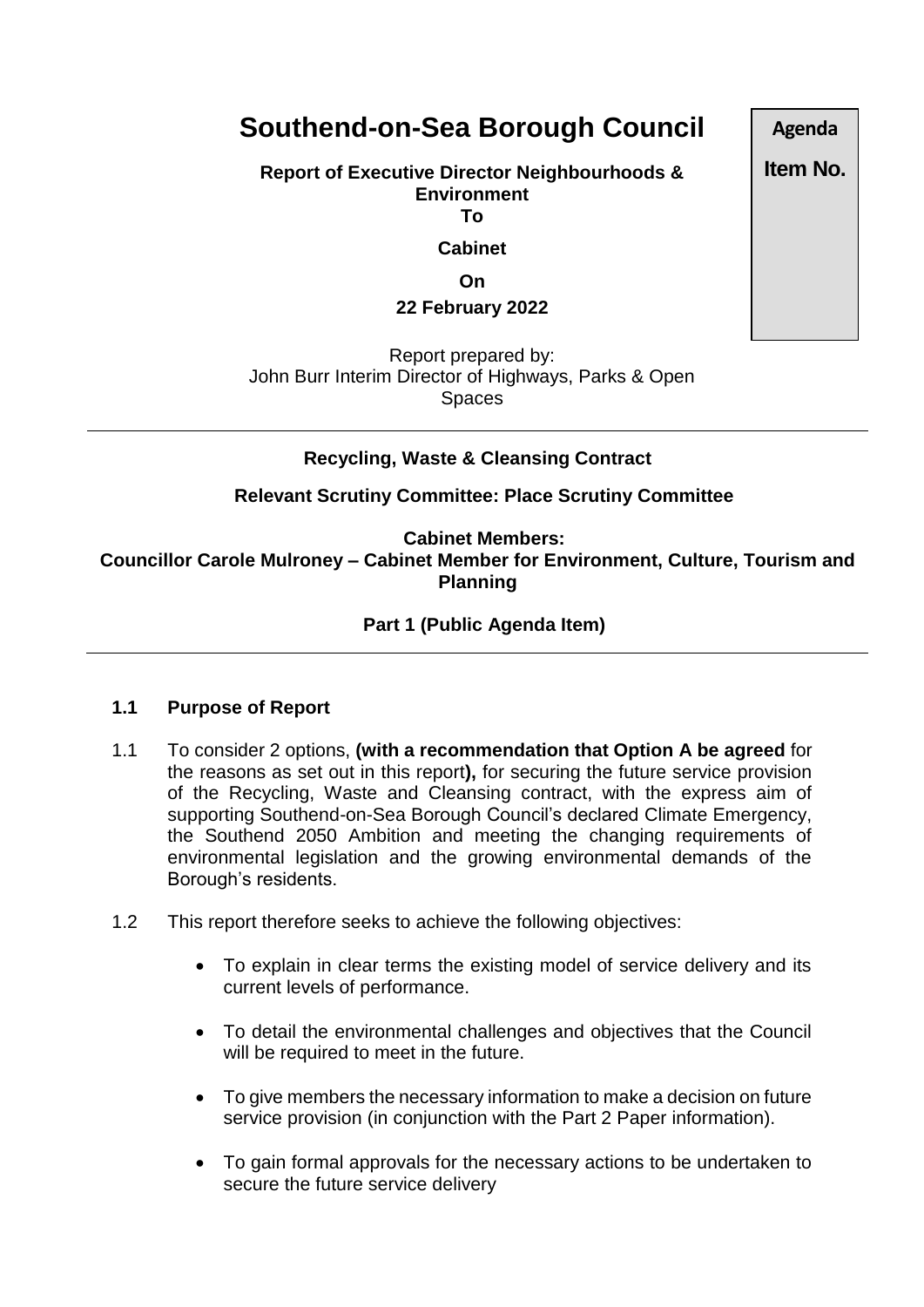1.3 This report has been updated from the version presented to the Cabinet on 24<sup>th</sup> January and following discussions at Place Scrutiny Committee and the Environment, Culture, Tourism and Planning Working Party held on the 15th February 2022.

It is Noted that the Council agreed a resolution at an extraordinary meeting on 17th February 2022 to procure a new waste contract.

In doing so the following criteria would form the basis of any procurement process.

- The requirement for bidders to take into account the Council's preference for a weekly collection service;
- The declaration by the Council of a Climate Change Emergency in 2019 and the need to significantly reduce residual waste.
- The passing of the Environment Act 2021 and its promulgated requirements for recycling (likely to be 65% by 2035) and other environmental matters and adaptability to further changes in legislation.
- The financial imperatives for the Council to ensure value for money principles are adhered to

This resolution was in response to an earlier motion to Mandate weekly waste collections.

Whilst this motion is noted and it is clear that the Council's strong view is to undertake a procurement exercise the officer's recommendation is detailed in this, and the part 2 paper.

1.4 NOTE: This report has been written as a standalone paper. The Part 2 paper contains commercially sensitive information, and other detailed information that could weaken the Council's financial position if discussed under the Part 1 Paper.

# **2. Recommendations**

- **2.1 To note that the current levels of recycling are significantly below the future targets set by the Government, and the significant environmental and economic benefits that reducing residual waste, and increasing recycling will bring to the Borough. Action is therefore required to secure a future service provision that is capable of meeting the Council's own targets and obligations.**
- **2.2 That Option A be agreed for the reasons set out in this report and that Veolia be retained as the Council's Recycling, Waste and Cleansing Contractor, reverting to the original waste contract end date of March 2031.**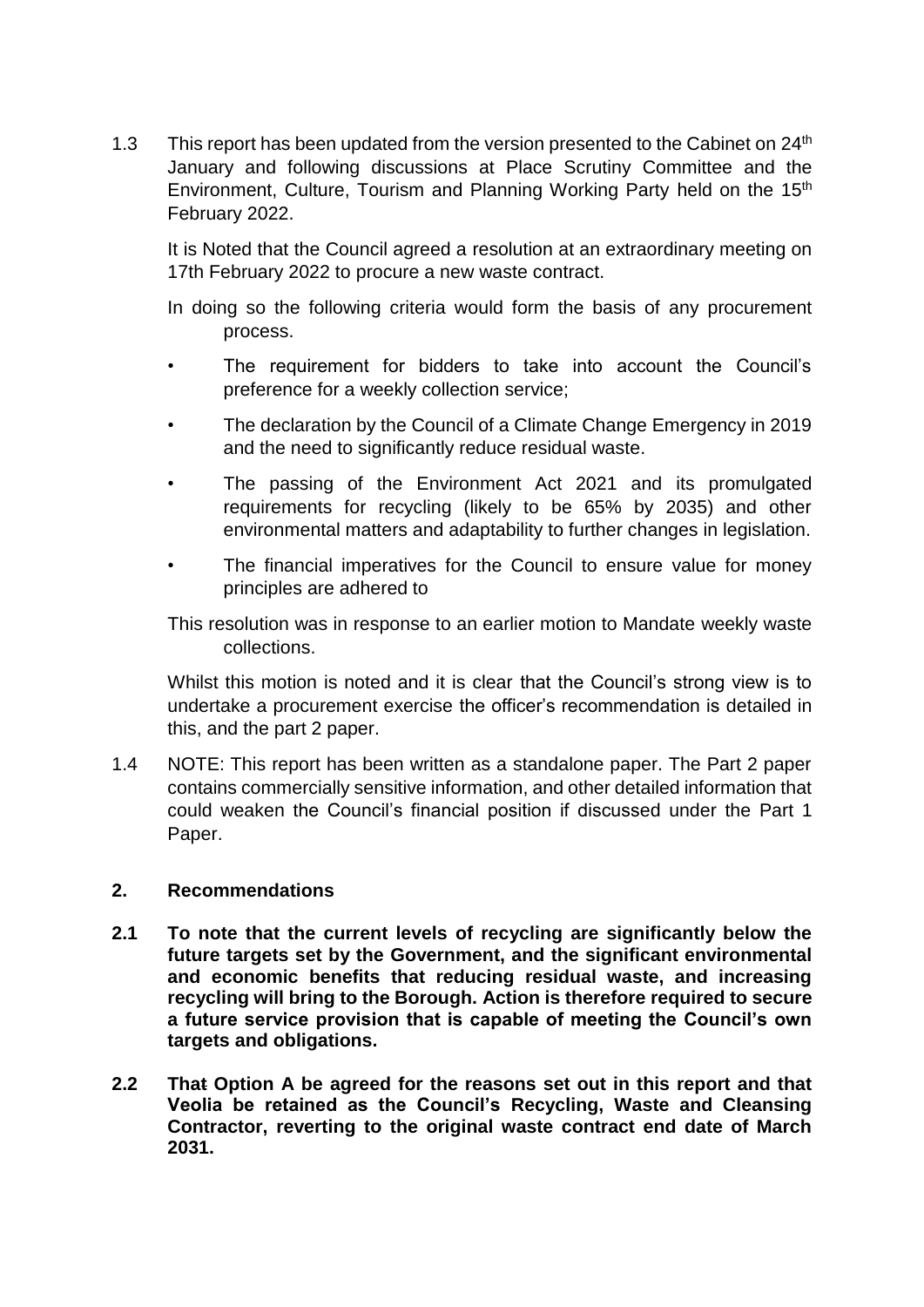- **2.3 That authority be delegated to the Executive Director (Environment & Neighbourhoods), the Executive Director (Finance and Resources) in consultation with the Cabinet Member for Environment, Culture, Tourism and Planning to:**
	- **a) Agree any final terms, conditions, service specifications and within the costs set out in the report as may be necessary to implement Option A;**
	- **b) Procure sector specific engagement and communications support, at a cost of up to £250k to run a dedicated and comprehensive engagement, information and education programme to support the aims of Option A and to be funded by the Waste reserve**
	- **c) Employ a Contract Manager at a cost of £75k pa to support the management and effective performance of the contract by the Contractor and to be funded by the Waste Reserve in 2022/23 and for consideration as part of the budget setting for 2023/24 onwards;**
	- **d) Allocate £3m of the Waste reserves to progress Option A.**

**Subject to decisions taken under these delegated powers being reported to Cabinet.**

# **3. Background**

- 3.1 Following a lengthy and comprehensive procurement exercise, the current Recycling, Waste and Cleansing contract was awarded to Veolia. The contract commenced in October 2015 and was originally scheduled to run until March 2031. The end date was subsequently revised (by The Council in May 2018) to October 2023.
- 3.2 Two significant challenges have arisen during the current contract period, namely: the failure to meet the contractual 50% target for recycling, and the closure of the Tovi Eco park mechanical biological treatment plant (MBT), that was due to receive and process waste from the Council. The first of these has a major environmental and cost implication to the Council, and the second means all residual waste now goes to landfill, which also has significant environmental and cost implications for the Council. Tovi Eco park was commissioned by Essex County Council.
- 3.3 The term 'recycling' in this report means all collected household waste that is sent by the Council for reuse, recycling and composting (includes garden waste), unless otherwise stated.
- 3.4 The term 'residual waste' in this report is collected household waste that is not recycled and is therefore, in relation to the Council, taken to landfill.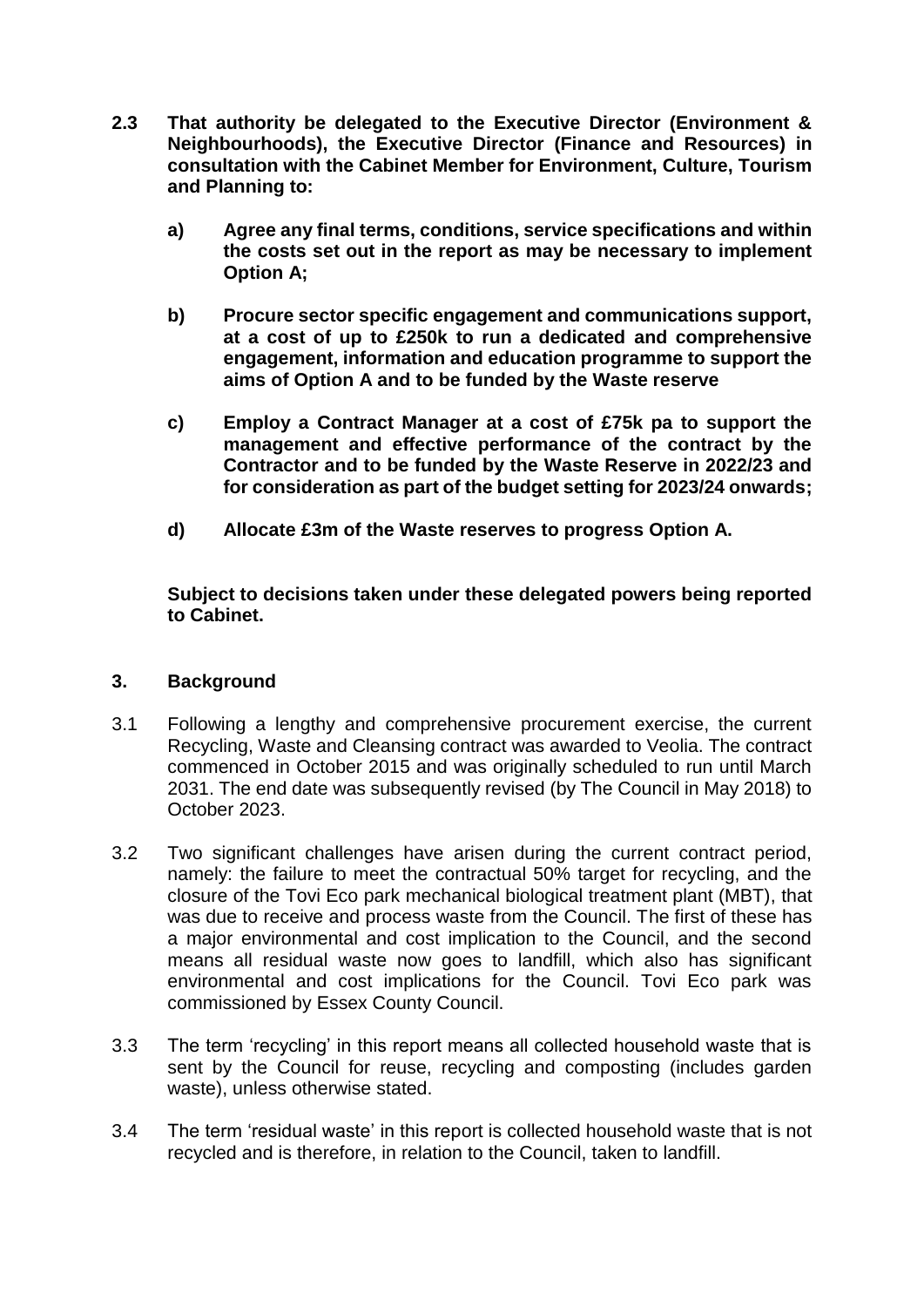# **4. The Current Position**

- 4.1 The service has operated relatively well since the challenges during mobilisation in 2015. The waste collection service moved from a five to a four day collection week and introduced a separate container for the collection of paper and card. Regular performance monitoring is undertaken through:
	- Contract management meetings (weekly, monthly quarterly and annually);
	- Contract compliance inspections (daily);
	- Analysis of service user reports (daily, weekly, monthly and annually as appropriate);
	- Resident satisfaction surveys (approximately every 1 to 3 years).
- 4.2 Operational and Key Performance Indicators (OPIs/KPIs) are monitored daily, weekly, monthly and annually as appropriate to ensure contractual compliance and service quality with the key ones being detailed below:



NB. Blue line is actual performance



NB. Blue line is actual performance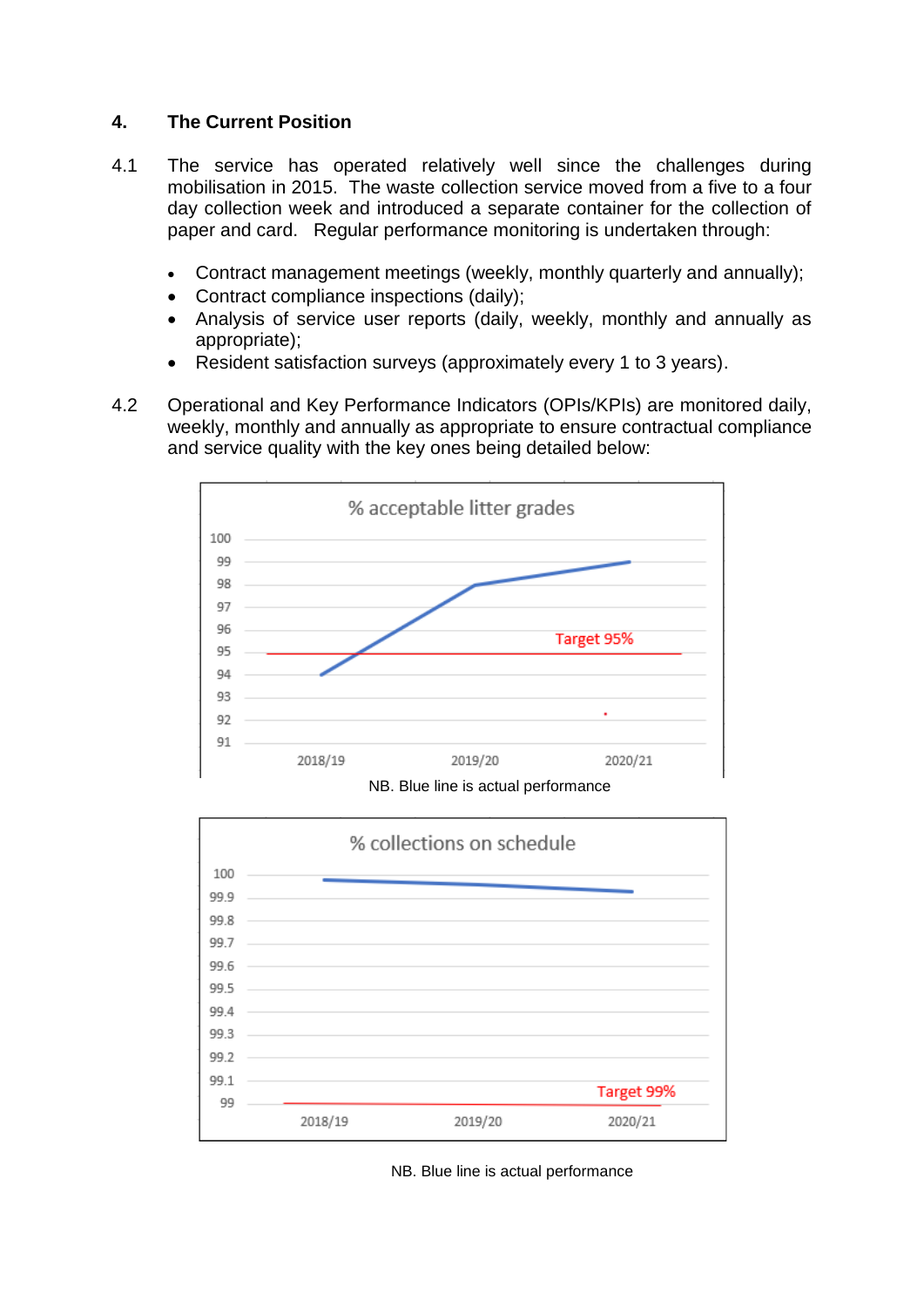- 4.3 As can be seen above, the current performance for both 'waste collections on schedule' and 'litter grading' (street sweeping/litter picking), are above their respective targets. The current level of public satisfaction with the service is equally good with the Council 2021 Customer Satisfaction Survey showing Waste Collection being second (77%) and Recycling third (73%). Parks and Open Spaces came top with 80%. These figures are similar to previous years and cover the period of the recent global Pandemic where customer feedback was extremely positive during this unprecedented challenging time. Notably a number of other Local Authorities across the UK have had to cease some elements of their waste collection services or have experienced strike action during this same period.
- 4.4 Other key statistics are however cause for concern, both environmentally and financially. These are:
	- The amount of waste collected has increased by 8.9% (between 2019/20 and 2020/21) as a result of the COVID-19 Pandemic. This increase is replicated nationally and is driven by many factors with the key ones being an increase in homeworking and online shopping. This trend is unlikely to be reversed for the foreseeable future.
	- The percentage of waste that is recycled has fallen from 48.3% (2018/19) to 43.7% (2020/21). This is despite the target being 50% in the current contract. There has also been a loss of recycling that would have been recovered from black sack waste sent to the MBT plant, since its closure, equating to approximately 1 to 3 percentage points on the Council's overall recycling rate.
- 4.5 Whilst Veolia continue to perform well against the contractual OPIs & KPIs, their perceived level of service has dropped in the latter part of 2021 (mainly in densely populated areas of the town centre and on street cleanliness, fly tipping and responsiveness). This could be linked to ongoing operational challenges due to the Pandemic.
- 4.6 The net result of the total amount of waste being collected increasing, and the amount of that waste being able to be recycled declining, is that the Council is sending a lot more waste to landfill sites than planned and therefore paying significantly more (£1.2m pa) to dispose of it.
- 4.7 The Council currently operates a 'traditional' model of full weekly waste collection, and in comparison to other waste authorities who operate this model, the Council performs relatively well. However, in the 2020/21 England Waste Authority League Table for recycling the Council came 145<sup>th</sup> out of 338, with the top performers hitting recycling in excess of 60% (the Council 43.7%).
- 4.8 Our current waste collection model consists of the following:
	- Weekly Food waste 23L external caddy and 7L internal caddy;
	- Weekly Paper & card 55L box;
	- Weekly Non-recycling waste Black sack, provided by householder (unlimited quantity);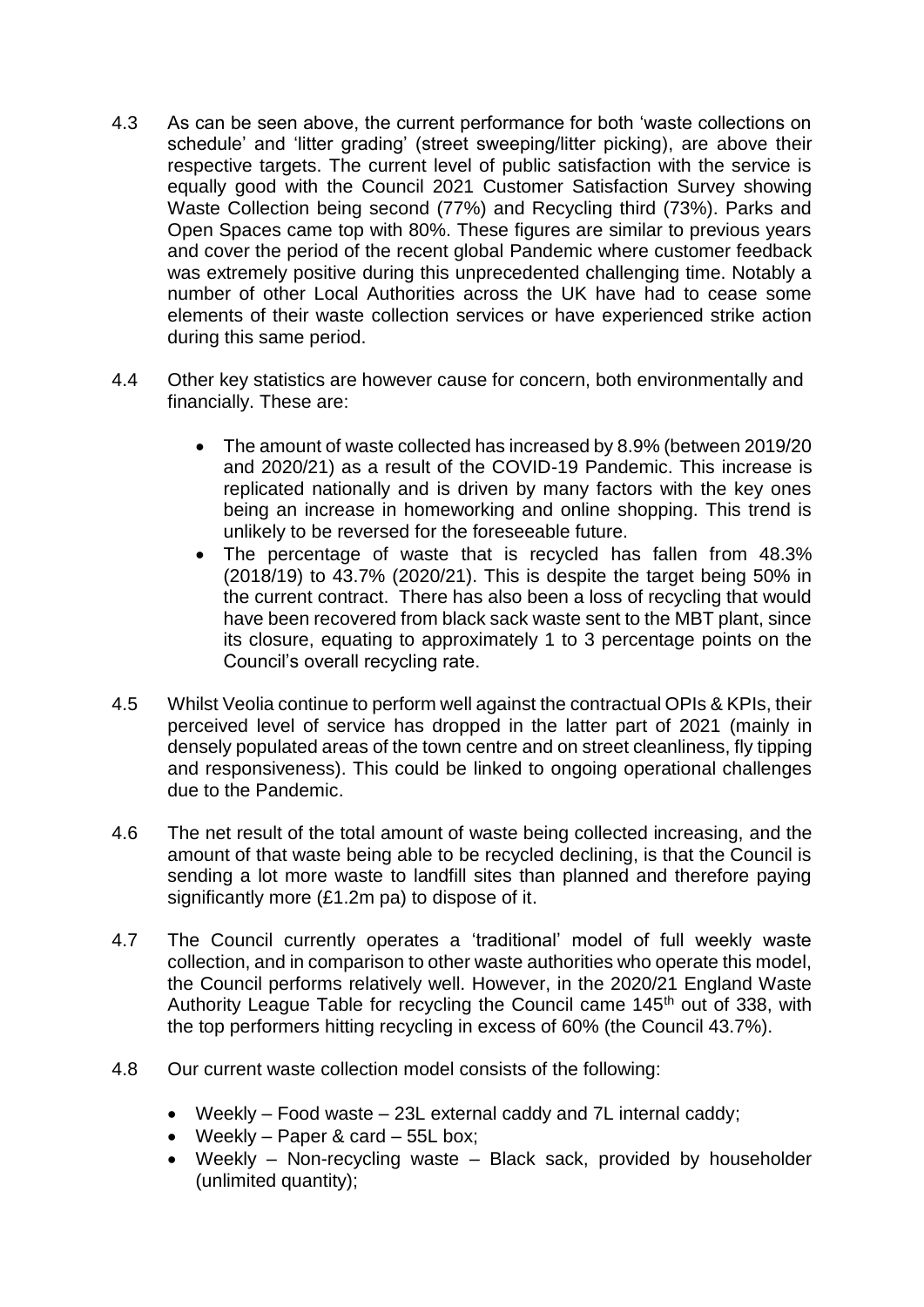- Weekly Recycling waste Pink sack, provided by the Council (unlimited quantity);
- Weekly Garden/green waste Wheelie bin/sacks (chargeable service);
- Weekly Electrical & textiles.
- 4.9 With regard to operating a 'traditional' full weekly model, there are two key points to note:
	- a) Over 80% of English waste authorities have now moved away from operating a traditional model in a drive to reduce the environmental impact of waste (reduce waste and increase levels of recycling) and as a result, control costs. Moving away from the traditional model has been shown to facilitate an increase in recycling volumes.
	- b) Only two (Milton Keynes & East Cambridge) of the top 50 performing waste authorities in England now operate a 'traditional' model. However, they are in the top 50 due to their extremely high composting figure. This is due to a free garden waste collection service, which contributes more than half of their total stated recycling figure. The cost to the Council of providing a similar free weekly garden waste collection service is estimated at £2.0m - £2.5m pa and is therefore considered cost prohibitive at this time.
- 4.10 With new legislation (see section 5) coming into force and new waste reduction and recycling targets being set as part of that, it is clear that the current Council service model is not able to facilitate the substantial changes needed in waste performance. The Council's technical advisors stated in their Options Appraisal Report **(Appendix 1, page 5)** that 'the Council is probably achieving a recycling rate almost as high as can be achieved with the current waste collection schemes'. It is therefore clear that the current collection model will need to be replaced by one that is more conducive to delivering the Council's (and the Government's) published environmental/waste objectives.

# **5. Future Service Requirements**

- 5.1 In September 2019, the Council declared a Climate Emergency and has set itself a target of becoming carbon neutral by 2030. All services that the Council operate or control need to support and contribute to this key objective.
- 5.2 The Southend 2050 Vision has two Themes that are directly impacted upon and supported by this future service provision, these are, Pride and Joy and Safe & Well. These themes detail the objectives of Southend's streets and public spaces being clean and inviting, as well as acting as a Green City with carbon neutral services and recycling.
- 5.3 The Environment Act 2021 is now law and sets out new responsibilities with regard to waste generation and waste management. It aims to reduce the total amount of waste produced, drive down the use of single use plastics, improve waste prevention and reuse, and increase recycling. When fully enacted, it will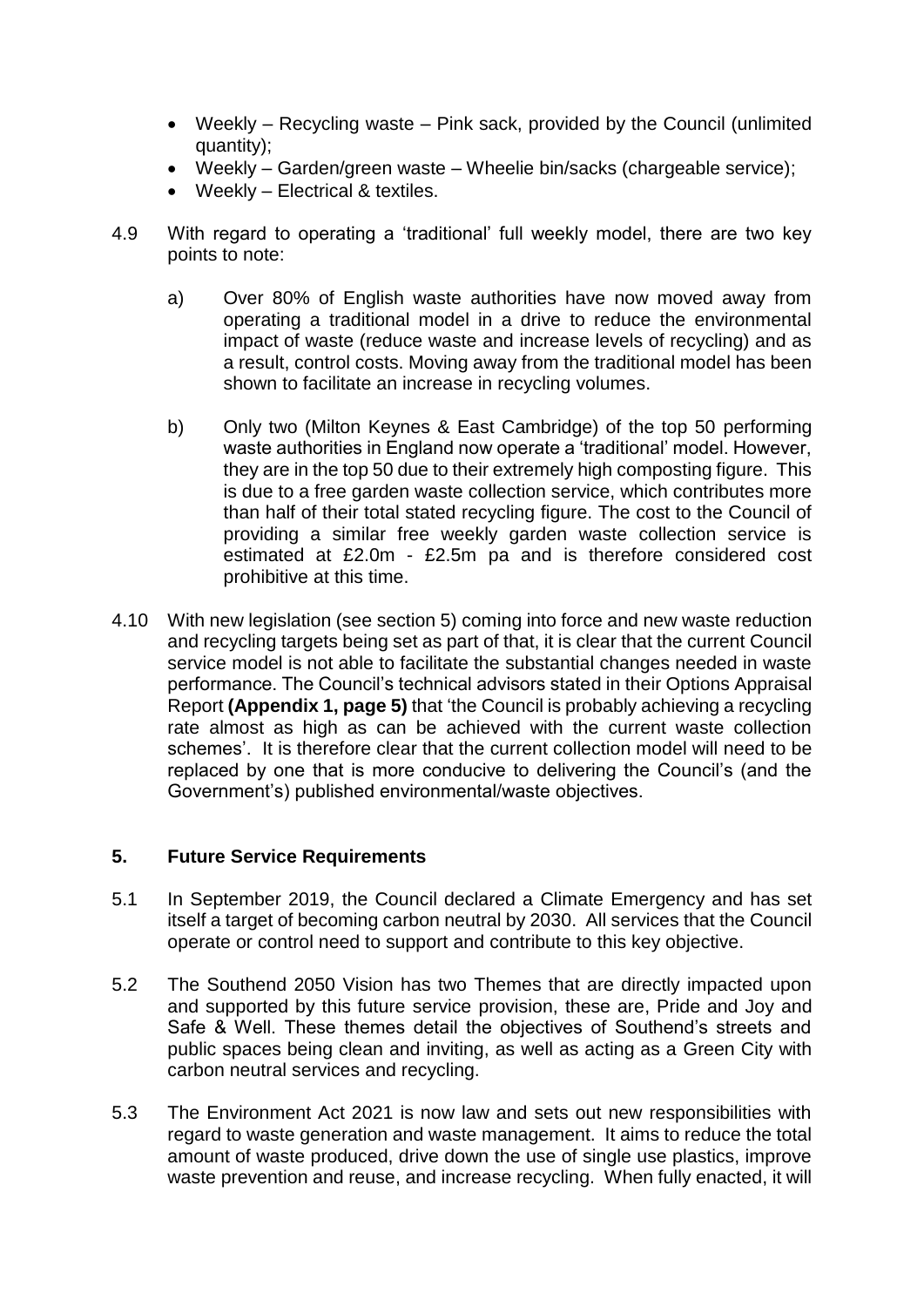provide a mechanism for the Government to set specific targets for recycling that local waste authorities will need to achieve, with the current indication being that it will be set at 65% by 2035. Any future collection service must be formulated so that the Council will be able to meet this requirement by 2035.

- 5.4 The target to recycle 65% of municipal waste (waste collected by Local Authorities) by 2035 originates from a 2008 EU Framework Directive, (revised in 2018) and then transposed into law (England and Wales) through the Waste Regulations 2011. There is an EU circular economy package (2015), passed into UK law in 2018, which commits to the same target and these targets have been included as an ambition in the Government Waste and Resources Strategy 2018.
- 5.5 The future service model must deliver/contribute to achieving those matters set out above in paragraphs 5.1, 5.2 & 5.3.
- 5.6 The residents of Southend are becoming ever more interested in the Council's environmental performance and future plans. This is expected to continue to grow as demonstrated by the significant interest generated by the recent COP26 Summit. The Council has also recently employed a Head of Climate Change to demonstrate its commitment and support to this important initiative.
- 5.7 The Waste Service has recently completed writing a new draft Waste Strategy that will support meeting the requirements and objectives of the new Legislation, as well as the Council's own stated environmental objectives. It is currently being reviewed and covers the approach to the Waste Reduction Hierarchy shown below with significant focus on waste minimisation.



- 5.8 The waste collected under this contract currently falls into the bottom 3 tiers of the above chart, with 56.3% of Southend's total waste in the bottom tier (i.e. disposal to landfill). The new Recycling, Waste and Cleansing Contract would be a key vehicle in supporting the Council's Waste Strategy document and achieving its stated goals.
- 5.9 With the Council currently achieving 43.7% recycling, the Council will need to improve existing performance by just over 50% (i.e. half again). The fact that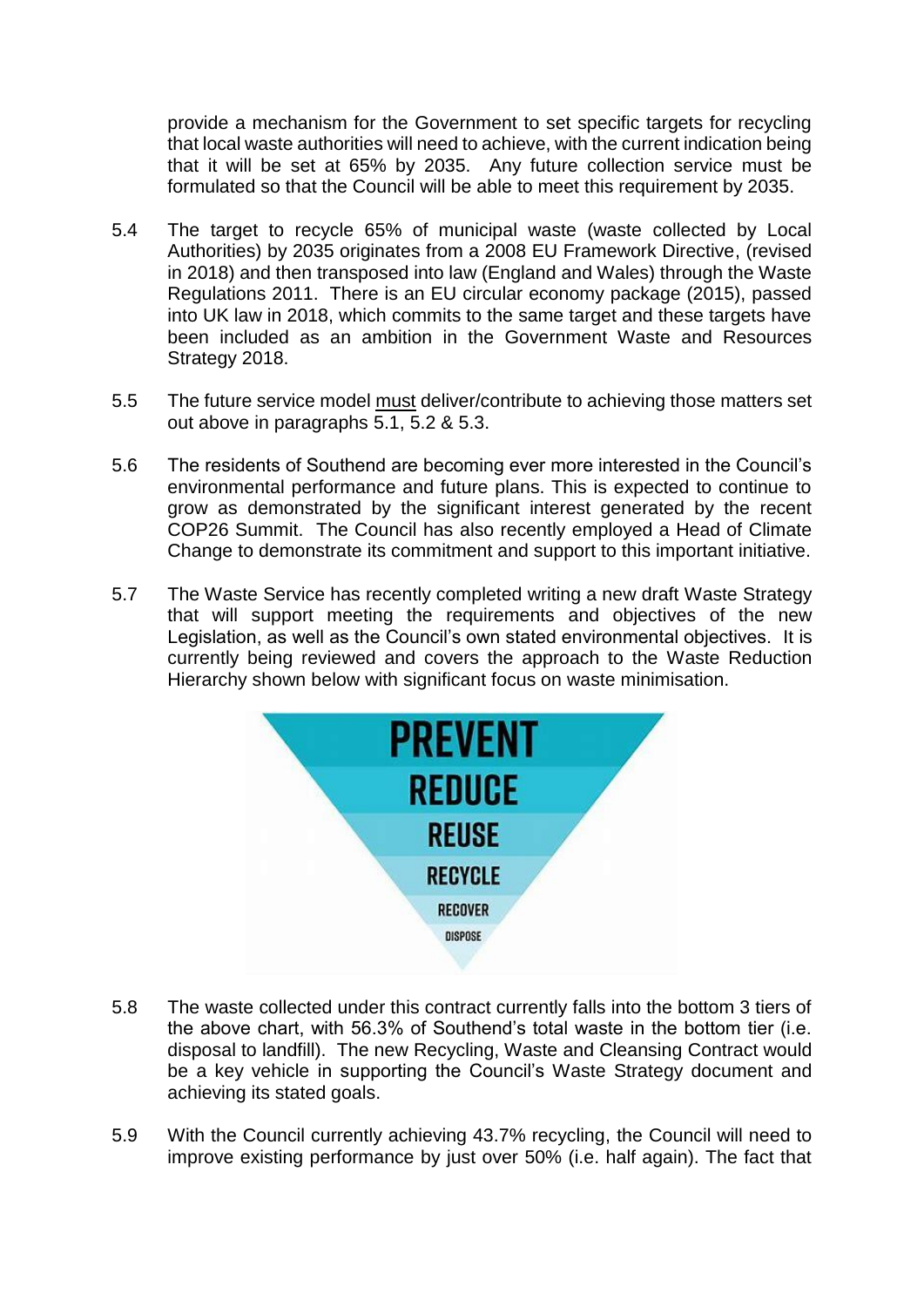the Council's recycling rate (%) has fallen slightly over the last 5 years puts the task faced by the Council achieving this into sharp focus.

- 5.10 The key requirements of the new contract will focus on the last 3 points of the Hierarchy (i.e. dealing with the waste that remains following actions/initiatives on the top 3 points). The key focus being to ensure that the environment (and the Council finances) is protected by changing public behaviour to reduce waste and maximising the level of recycling.
- 5.11 For every 1% of waste that is diverted from landfill to recycling the Council will save approximately £120k pa.
- 5.12 Any future service provider should be required to utilise electric vehicles where available and practicable, where this is not possible, then hybrid vehicles could be used, where this is not possible then low emission vehicles could be used (i.e. Biofuel, reducing emissions by circa 90%). This will be a contractual requirement and is estimated to save the Council a minimum 8,368 tonnes of carbon each year, the same as taking 4,650 cars running on fossil fuels off Southend's roads.
- 5.13 The cost of waste management and disposal has risen significantly in recent years. Part of this is deliberate to make the option of using landfill as a solution increasingly unattractive (the Government sets a Landfill Tax, set to rise from £96.70 to £98.60 per tonne from 1<sup>st</sup> April 2022). This cost is likely to increase going forward and residual waste quantities must therefore be urgently reduced, with recycling being a major facilitator of this objective.
- 5.14 This contract is the largest revenue contract (£8.4m per year) that the Council has and reducing the reliance on landfill to achieve value for money is paramount.
- 5.15 Every occupied residential property in the Borough will almost certainly generate some form of waste and public interest will understandably be extremely high in any choice of the future service provision model/provider. The future service provision must cater for all age groups, abilities, property types and site-specific issues.

# **6. Options**

- 6.1 Four different delivery solutions (Options A D) have been considered on how best to achieve the objectives that this new service will need to deliver upon. Two are considered viable options (A and B) and two are not (C and D). These are detailed in the Part 2 Paper as they contain information that is commercially sensitive and could significantly weaken the Council's financial position depending on what option is finally chosen.
- 6.2 There have been a number of national and global issues which have impacted bringing this decision forward, but also contributed to a longer than usual negotiation period. These include: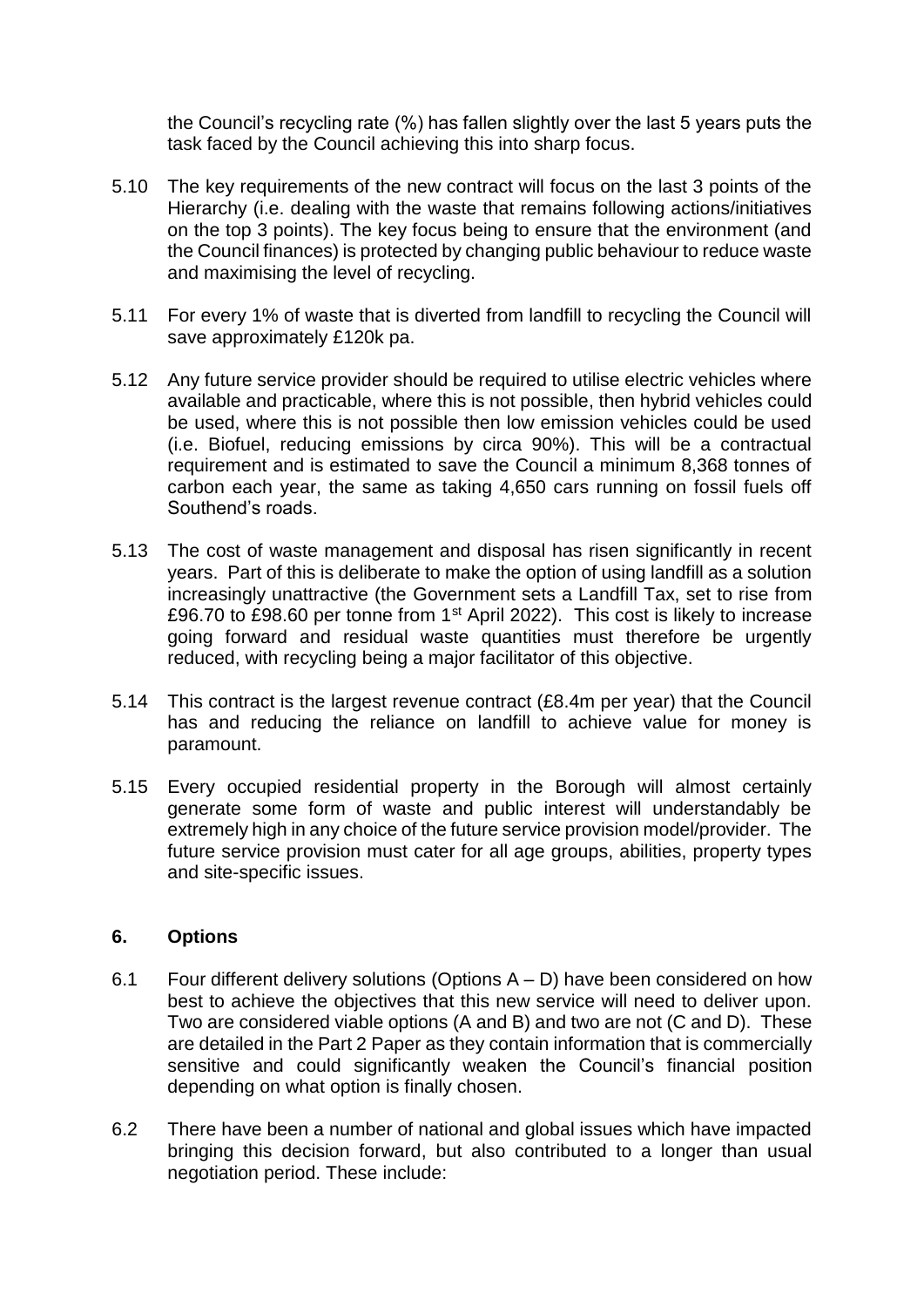- The global Pandemic This has necessitated a greater focus on ensuring service continuity, this has been done with reduced supplier and Council staff available (due to sickness) and reduced face to face interaction between the parties. This has led to less resource being available to work up the detailed options.
- Brexit uncertainty This has created a variety of challenges ranging from likely cost increases to possible availability of imported plant and equipment.
- Changing Waste Legislation The Environment Act 2021 only received Royal Assent on 9th November 2021. It was vital that the developed options were able to deliver against these new requirements.
- Uncertain market conditions Real uncertainty has existed in the market and this has been exacerbated by the current Pandemic. This uncertainty affects possible costs, levels of competition and availability of resource and equipment.
- Supply chain challenges The supply chain has been impacted by all of the above points and this has affected them with regards to responsiveness, approach to risk, competitiveness and availability (of resource and equipment).
- The Council's economic position The solution has to meet the Council's stated objectives whilst being affordable. Commercial discussions on Option A have taken a significant amount of time in order to ensure both of these are achieved.
- 6.3 From industry research, it is clear that high performing waste authorities tend to now operate similar revised models, but with slight differences based on location and specific local needs. There are however four consistent themes, these are:
	- $\bullet$  The container the waste to be collected is stored in  $-$  plastic sacks, boxes, material sacks, wheelie bins, communal bins, loose;
	- The frequency that these 'containers' are collected/emptied;
	- The amount of waste that will/can be collected from each household;
	- Which waste types are stored/collected separately and which could be 'commingled' into one container.

The other significant component parts of a high performing waste authority are:

- Informing/educating the public in the operation of the new system as well as helping residents understand the need to reduce waste/increase recycling.
- An appropriate and proportionate enforcement regime is needed to address persistent and prolific abuse of the new system
- 6.4 Depending on how the above four themes are combined, directly influences public behaviour with regards to their waste management, and this is key to achieving the Council's stated objectives (both environmental and financial).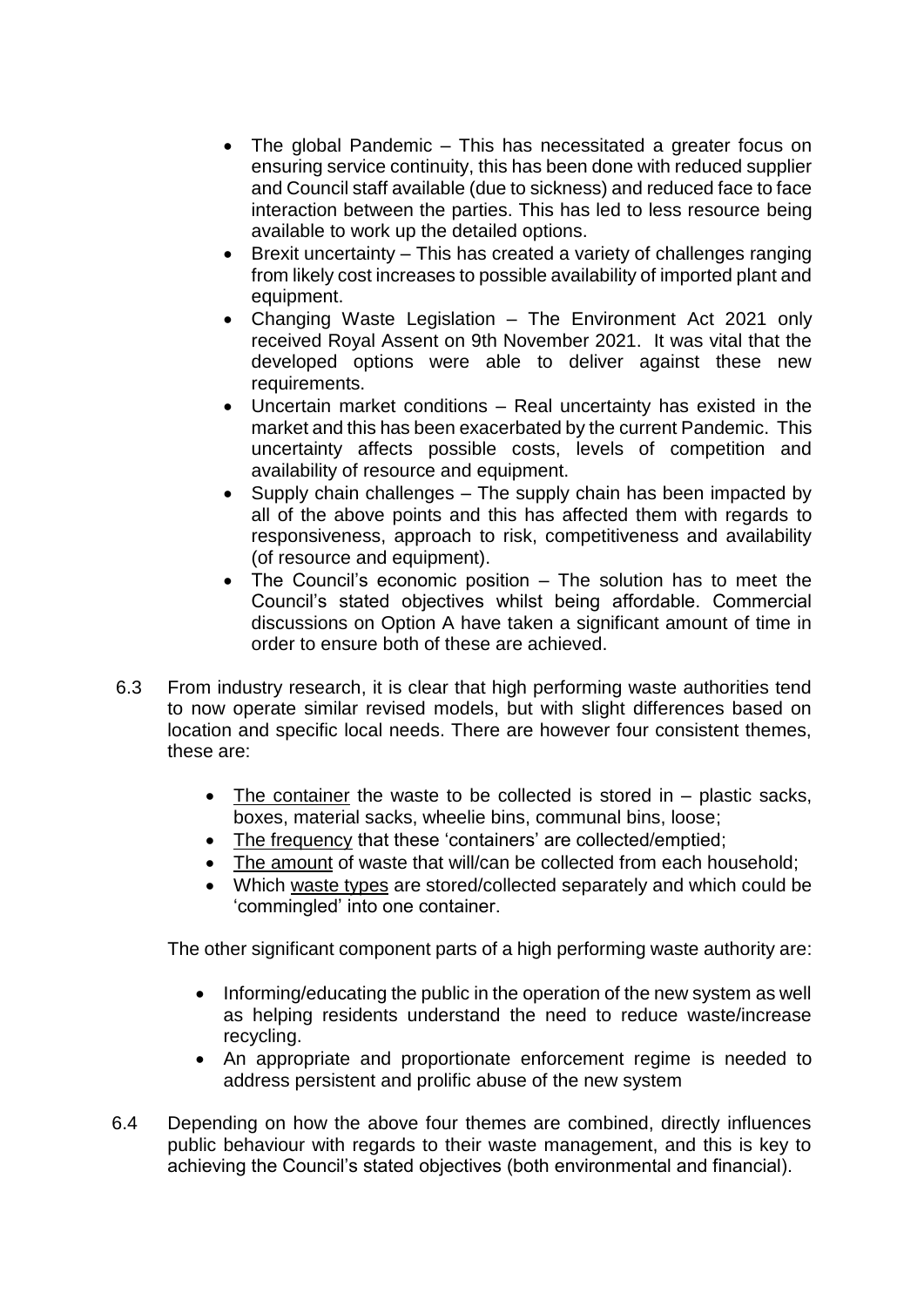- 6.5 Welsh waste authorities are some of the highest performing in the UK and Europe (and the world). Some of them have started to move to residual waste collections every three weeks rather than weekly or bi-weekly. In 2019/20 Wales achieved a recycling rate of 65.1%, compared to England at 45.5%. Out of the 22 Welsh authorities:
	- 15 are fortnightly.
	- 6 are three-weekly .
	- 1 is four weekly.
	- None are weekly.
- 6.6 The four options considered were:
	- **1. Option A – Veolia offer – extending existing contract with a changed service model.**
	- **2. Option B - Engage with the wider market and then tender for a solution utilising the competitive dialogue process.**
	- **3. Option C – Bring the service in-house.**
	- 4. **Option D - Create a LatCo (Local Authority Trading company) to deliver the service.**

# **7. Financial Matters Associated with the Two Options (A & B)**

See Part 2 Paper.

# **8. Balance of Risk and Reward**

See Part 2 Paper.

# **9. Options Determined Non-Viable**

Options C and D were considered but were determined non-viable (see further detail in Part 2 Paper).

#### **10. Reasons for Recommendations**

To enable the Council to meet its waste, recycling and environmental obligations, both now, and for the foreseeable future (See Part 2 Paper for further information).

#### **11 Corporate Implications and Contribution to the Southend 2050 Ambition and Road Map**

11.1 **Pride and Joy:** With an ambition to become England's leading coastal tourist destination, we need to continue to invest in our services. People value our street-scene and we know the overall cleanliness is a good indicator of our Borough's state of health. Providing services which support residents in managing their waste effectively contribute towards this.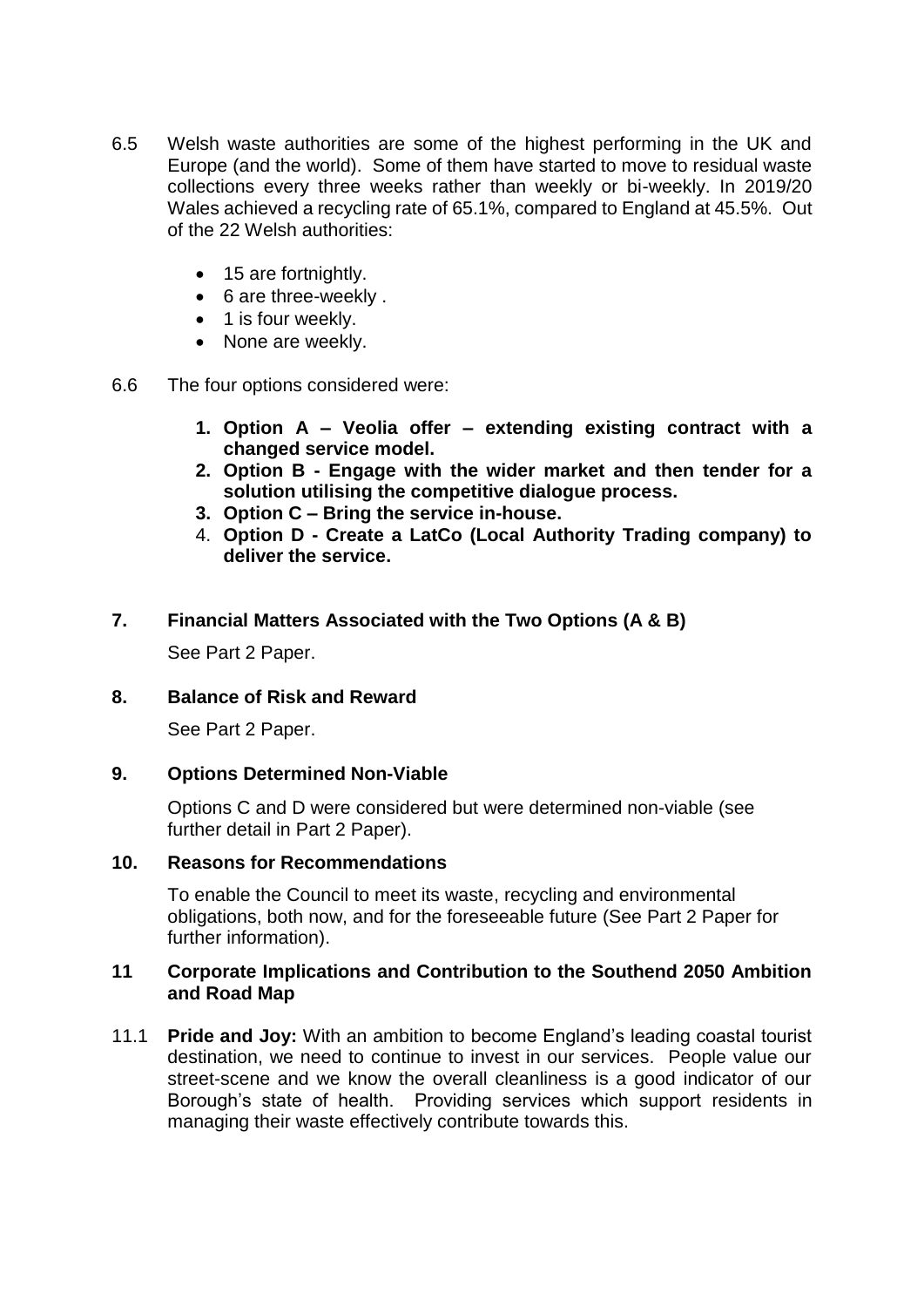- 11.2 **Safe and Well:** The Council wants to act as a Green City**,** delivering efficient waste collection services and higher recycling will contribute to lower carbon growth, providing a more sustainable future for residents and businesses.
- 11.3 **Active and Involved:** We will use our commissioning and procurement power to ensure we secure the best possible outcomes whilst delivering wider social, economic and environmental benefits to the community and ensuring value for money.
- 11.4 **Opportunity and Prosperity:** Recycling waste and street cleansing services will be flexible to support building stronger communities in areas targeted for ambitious transformation e.g. Queensway.
- 11.5 **Connected and Smart:** All opportunities to explore use of electric and ultralow emission vehicles will be explored to contribute to sustainable transport

# **12. Financial Implications**

- 12.1 This report considers in detail two options for the Recycling, Waste & Cleansing Contract, the largest single revenue budget contract for the Council.
- 12.2 Extensive work has been undertaken both by officers and specialist external advisers in determining the recommended officer approach to be followed, which is Option A. Both options have a varying degree of financial cost range as well as known and unknown parameters and a range of operational and financial risk. All of these matters have been taken into account alongside the position of protecting the Council's future financial sustainability.
- 12.3 In recommending Option A, there will be a known supplier, a known annual service cost in a risk assessed range, the commencement of the new service model will be continuous from October 2023, mobilisation of the contract will be easier and there will be no one-off costs for procurement or any interim costs.
- 12.4 With Option B, there would be the potential of an unknown supplier from a limited market, an unknown annual cost that may be higher or lower than Option A, a delayed contract start date of December 2023, a delayed new service model start of December 2024, potentially more difficulties with mobilisation and known significant one-off costs for the procurement exercise and also interim costs from October 2023 to December 2024 (non-realised reduction of residual waste savings).
- 12.5 The full financial analysis of both options is set out in the Part 2 commercially confidential paper.
- 12.6 In recommending Option A that would fully commence in October 2023, the latest Medium Term Financial Plan includes the estimated financial position of Option A and then the budget setting for 2023/24 would then include the relevant budget sum to enable payment of the new annual contract.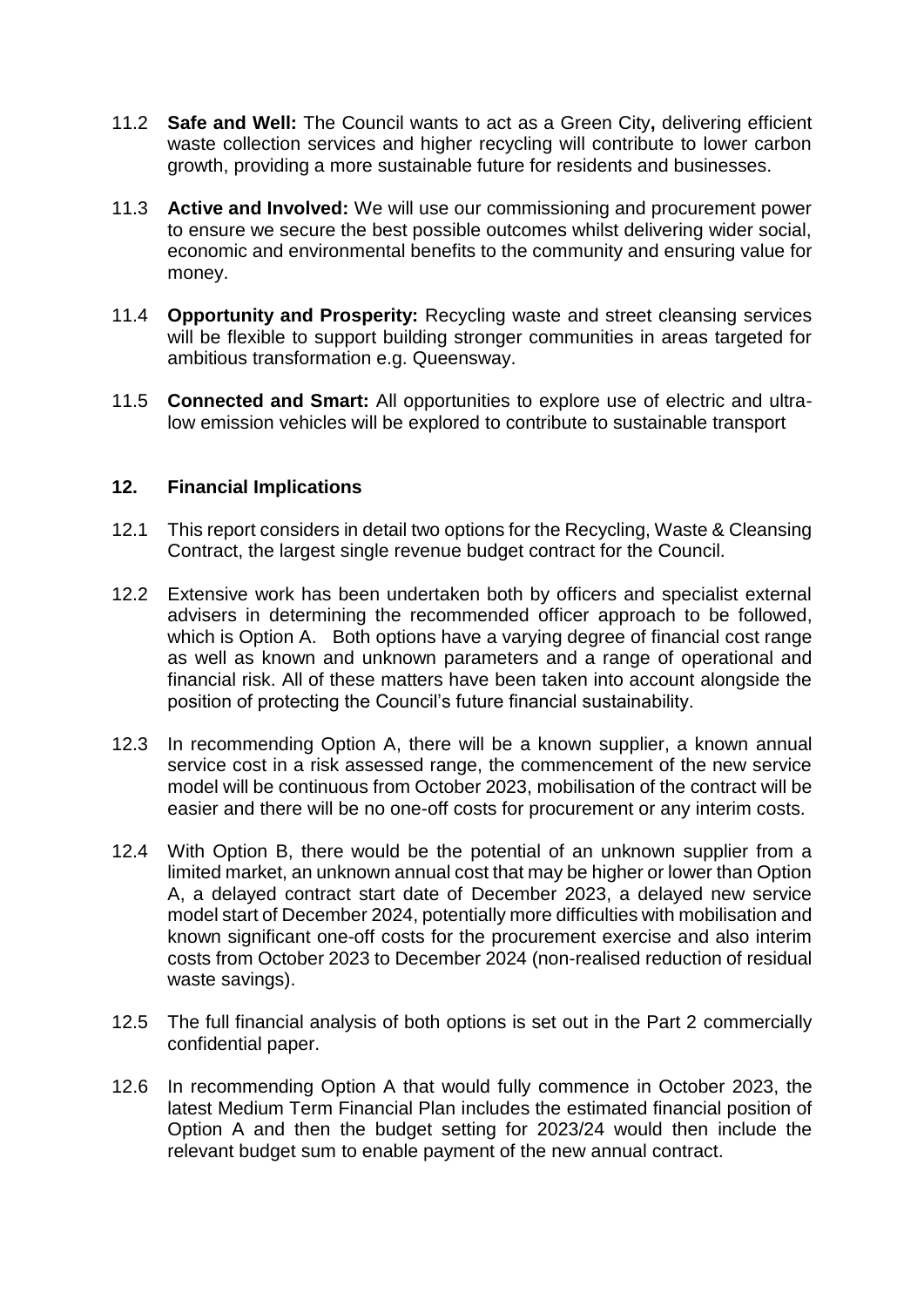- 12.7 In addition, a one-off sum of £3m would need to be allocated from the Waste Reserve to progress the new service model under Option A.
- 12.8 There would also need to be a further allocation from the Waste Reserve for a one-off up to £250k for an engagement, communications and education programme for the new service. Also a further one-off allocation in 2022/23 from the Waste Reserve of £75k for Council contract management support with future years funding being further considered as part of the budget setting process for 2023/24.
- 12.9 From a financial perspective and determining the recommended officer option, full consideration throughout the process has been given to the financial risk to the Council and understanding what that is, the commerciality of the options, the Council's future financial sustainability and to ensure that the proposal is compliant financially, but also from a legal and service perspective.

# **13. Legal Implications**

# **Option A – Veolia proposal**

- 13.1 Detailed external legal advice has already been obtained that confirms that this option is compliant with the necessary procurement/contract legislation. This is due to the fact that:
	- The scope of the services within the contract hasn't changed.
	- The market has seen significant changes that could not have reasonably been foreseen at the time of tender and alterations are therefore reasonable to address these.
	- The Council is allowed to vary the deed that had shortened the existing contract to 2023. This would mean the contract duration would revert to the original term (2031).
- 13.2 The existing contract will require alterations to reflect the new operating model, the transfer of risks and the new financial terms and conditions. The required changes have been drafted by Veolia, but it will require a specialist legal review to final these details/changes and ensuring compliance with procurement law.

The Veolia contract cannot be extended past October 2023 to provide a service that is identical/similar to the existing collection model.

# **Option B – Engage with the wider market and then tender for a solution**

- 13.3 Significant legal work will be required, as it would for any major new procurement exercise.
- 13.4 As this option will be open to the wider market to shape and then tender, there is very little legal risk with this route, as long as standard formal processes are followed.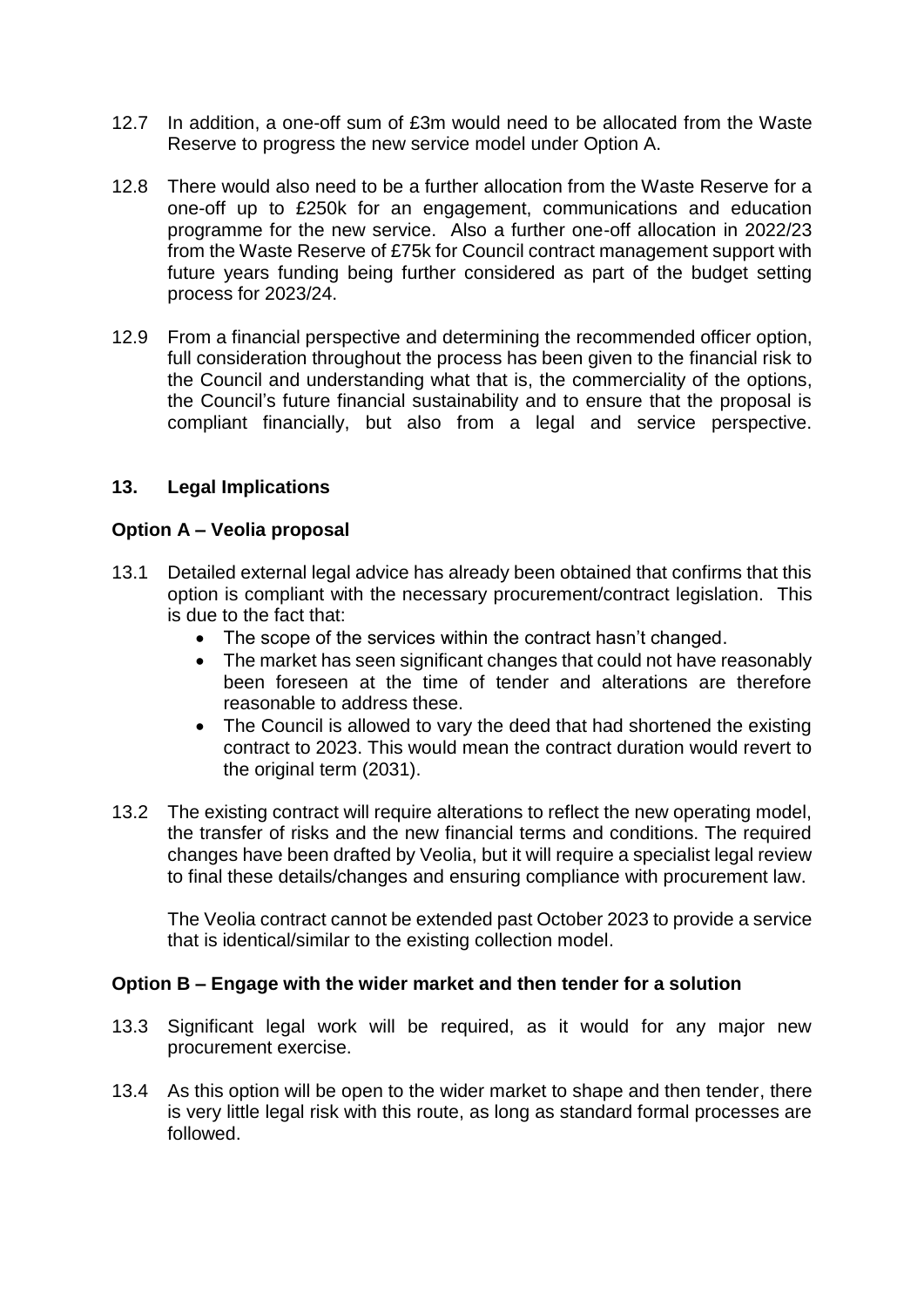13.5 As it would be necessary to extend the existing Veolia contract for several months (approx. 3 months), it will be necessary to negotiate the additional costs that the Council would incur as a result (See Part 2 Paper).

# **14. People Implications**

14.1 Both options require a more dedicated approach to contract management. It is proposed that a Contract Manager be appointed for the Waste Service to ensure that the new service delivers real value for money, whilst delivering a quality service. This would require a revenue investment of £75k pa.

# **Option A – Veolia proposal**

- 14.2 As this option is in effect a continuation of the existing contract, its set up and mobilisation is relatively straight forward. It would however require the Council to allocate dedicated resources to oversee the mobilisation of the new service delivery model as well as working with Veolia in determining the service that each individual property will receive.
- 14.3 The Council will also need to appoint an external public engagement company to assist with the engagement, communications and education programme for the new service at a one-off cost of up to £250k. Specialist legal advice will also be required to formalise the adjustments to the exiting contract to reflect the changes in the service and the payment mechanism.
- 14.4 There is unlikely to be any TUPE transfers affecting the Council or Veolia for this option.

# **Option B – Engage with the wider market and then tender for a solution**

- 14.5 As this option entails designing a new service model by going to the open market it requires significant investment in staff resources, as well as increased levels of Councillor engagement.
- 14.6 As well as the additional resources detailed in the Option A, this option would also require temporary investment in the Council's Procurement Team (1.5 x FTE), as well as an external specialist legal, financial and waste consultancy to assist in completing the new contract. The Council's waste team would also require a temporary increase in its team (4 x FTE) to facilitate the new service design and contract requirements.
- 14.7 See Part 2 Paper for more information.

# **15. Property Implications**

15.1 Veolia currently occupy/operate several Council properties/sites. There are leases in place that formalise this arrangement, and this arrangement would continue with Option A. For Option B, the successful bidder would take over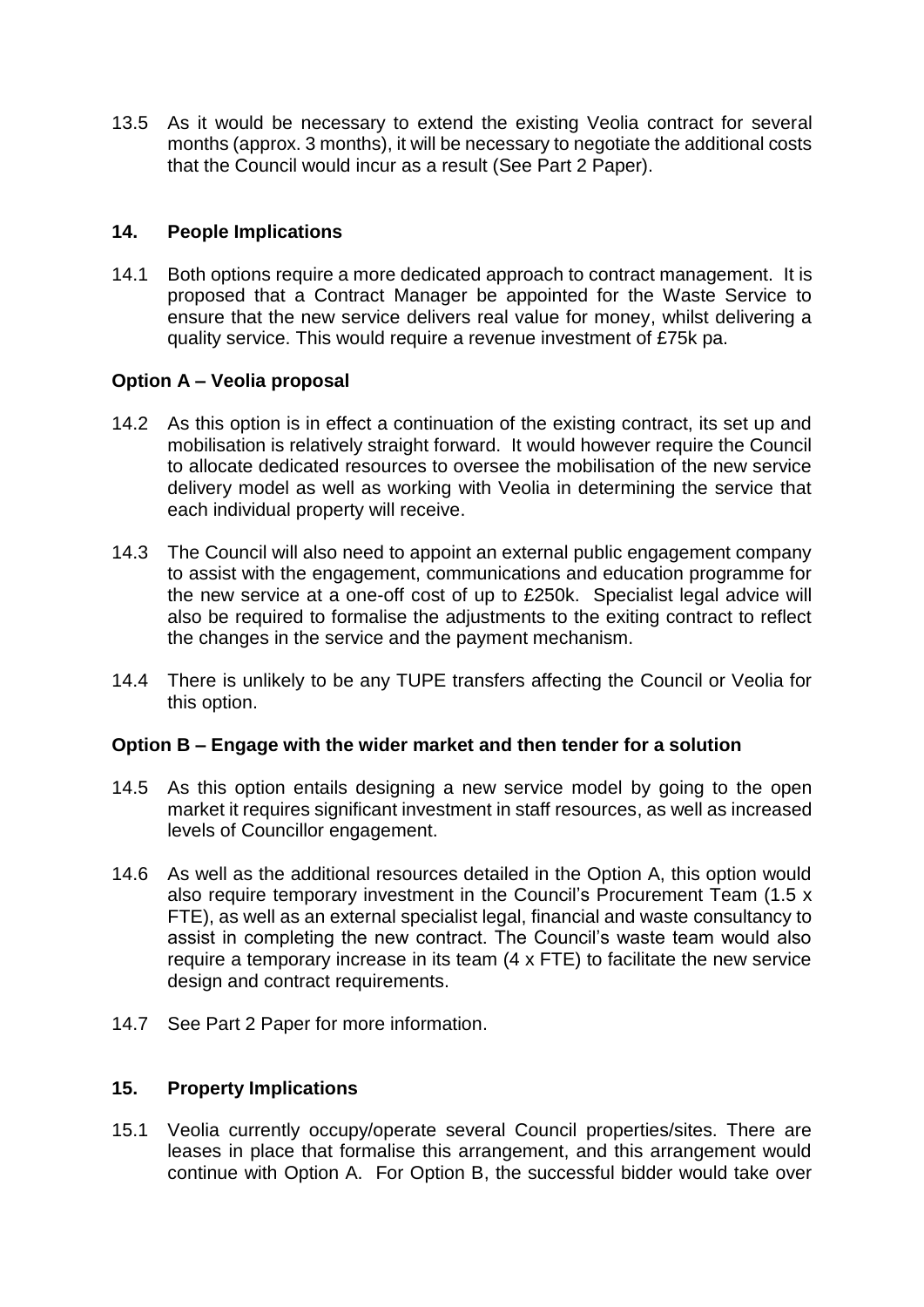the occupation/operation of these sites and new leases/permits would be arranged.

15.2 No new Council property is likely to be required in either of the options (A or B), equally no Council property is likely to be surplus.

# **16. Engagement & Liaison**

16.1 As with any change, there is always a level of uncertainty and anxiety created and steps will be undertaken to reduce this as much as possible. As well as the steps detailed below, additional lines of communication will be available to those most likely to be unsettled (i.e. those with larger families or those experiencing difficulties in presenting their waste). The Council will also have dedicated information on its website as well as having an up-to-date Q&A section.

The Waste service has drafted a Recycling Services Charter which will be used to help all customers understand their role in this important service.

16.2 External legal advisors (Sharpe Pritchard) have confirmed that there is no statutory or other duty to consult, as a result of the proposed service changes. They do however strongly advise that the public are kept informed of the proposed changes and the planned roll out, as well as where they can gain additional help/information from.

It is accepted from recent discussions that the majority of members and therefore the general public would prefer to maintain a full weekly service at this time.

# **Option A – Veolia proposal**

- 16.3 With this option, the new service model has already been designed, albeit additional detailed work is still required to finalise the service for each individual property. As a result, the approach to engaging the public would be as follows:
	- Media Campaign 1 around the need for change, with the focus on reducing waste and maximising recycling;
	- $\bullet$  Media Campaign 2 around the upcoming new service principles;
	- Media Campaign 3 Each individual property contacted to detail the service that they will be receiving (type, frequency, dates, etc);
	- Media Campaign 4 Guiding and educating residents in how they can reduce waste and maximise recycling;
	- Media Campaign 5 Updating on waste/recycling performance, but also highlight enforcement will start to take place for those who are not complying with the new system.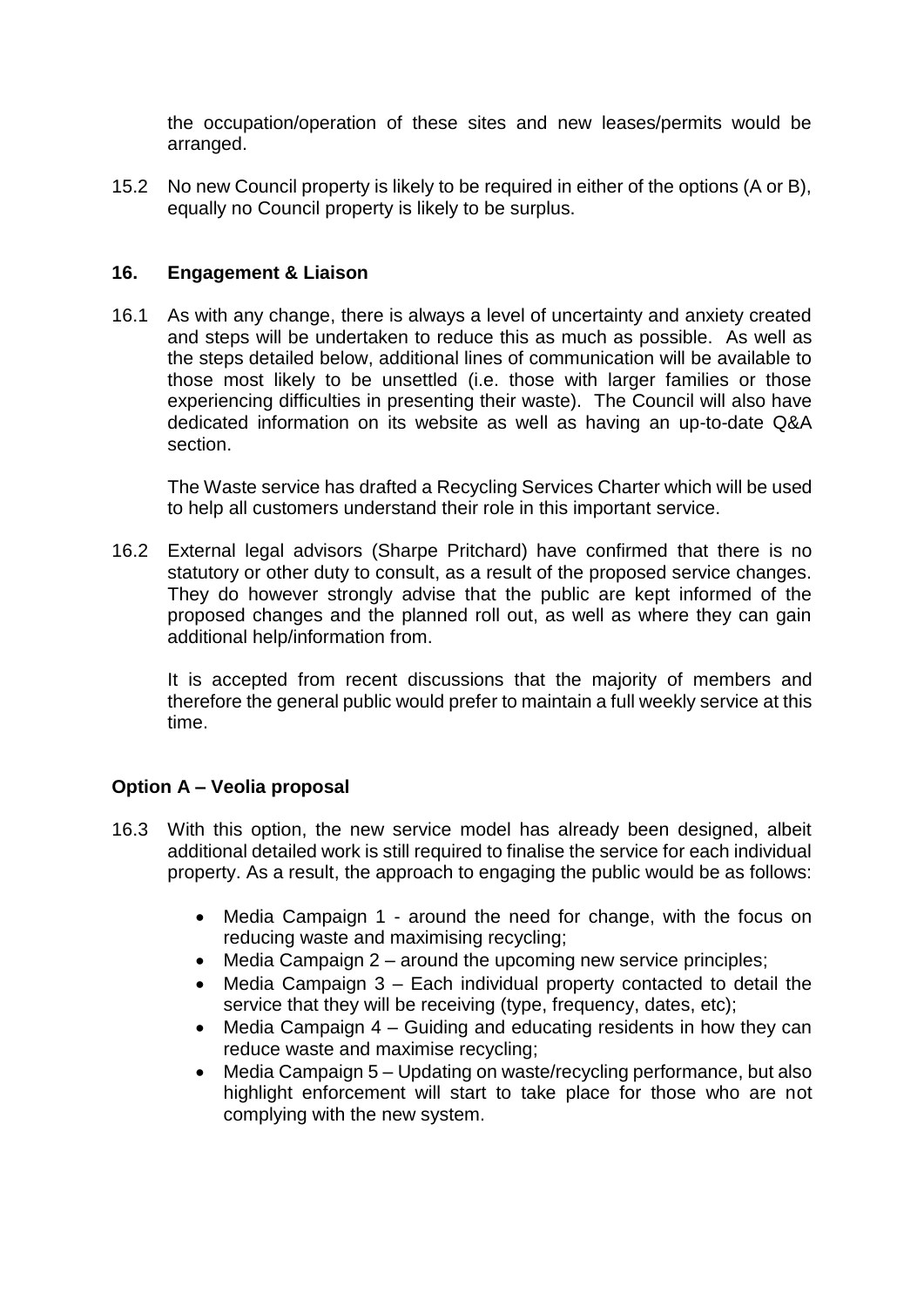# **Option B – Engage with the wider market and then tender for a solution**

- 16.4 With this Option, engagement will be undertaken with stakeholders in advance of the new service being tendered. As a result, the engagement plan would be as follows:
	- Media Campaign 1 around the need for change, with the focus on reducing waste and maximising recycling;
	- Media Campaign 2 around the upcoming new service principles (once tender awarded);
	- Media Campaign 3 Each individual property contacted to detail the service that they will be receiving (type, frequency, dates, etc);
	- Media Campaign 4 Guiding and educating residents in how they can reduce waste and maximise recycling;
	- Media Campaign 5 Updating on waste/recycling performance, but also highlight enforcement, will start to take place for those who are not complying with the new system.

# **17.0 Equalities and Diversity Implications**

See Part 2 Paper .

# **18.0 Risk Assessment**

18.1 The main risks for both proposals have been detailed throughout the report. A summary table is shown below.

|                                                         | Number of factors assessed as: |                         |            | <b>Total Risk</b> |
|---------------------------------------------------------|--------------------------------|-------------------------|------------|-------------------|
|                                                         | Green                          | Amber                   | <b>Red</b> | <b>Points</b>     |
| Continuation of the current<br>contract                 | 10                             | $\overline{2}$          | $\Omega$   | 38                |
| <b>Contracted-out service</b>                           | 8                              | $\overline{\mathbf{4}}$ | $\Omega$   | 45                |
| Bring the services in-house                             | 6                              | 3                       | 3          | 71                |
| <b>Deliver</b><br>through<br>Teckal<br>a<br>arrangement |                                | 7                       | 4          | 72                |

# **19. Value for Money**

# **Option A – Veolia proposal**

19.1 The options appraisal report from our Technical advisors (Tetra Tech) states: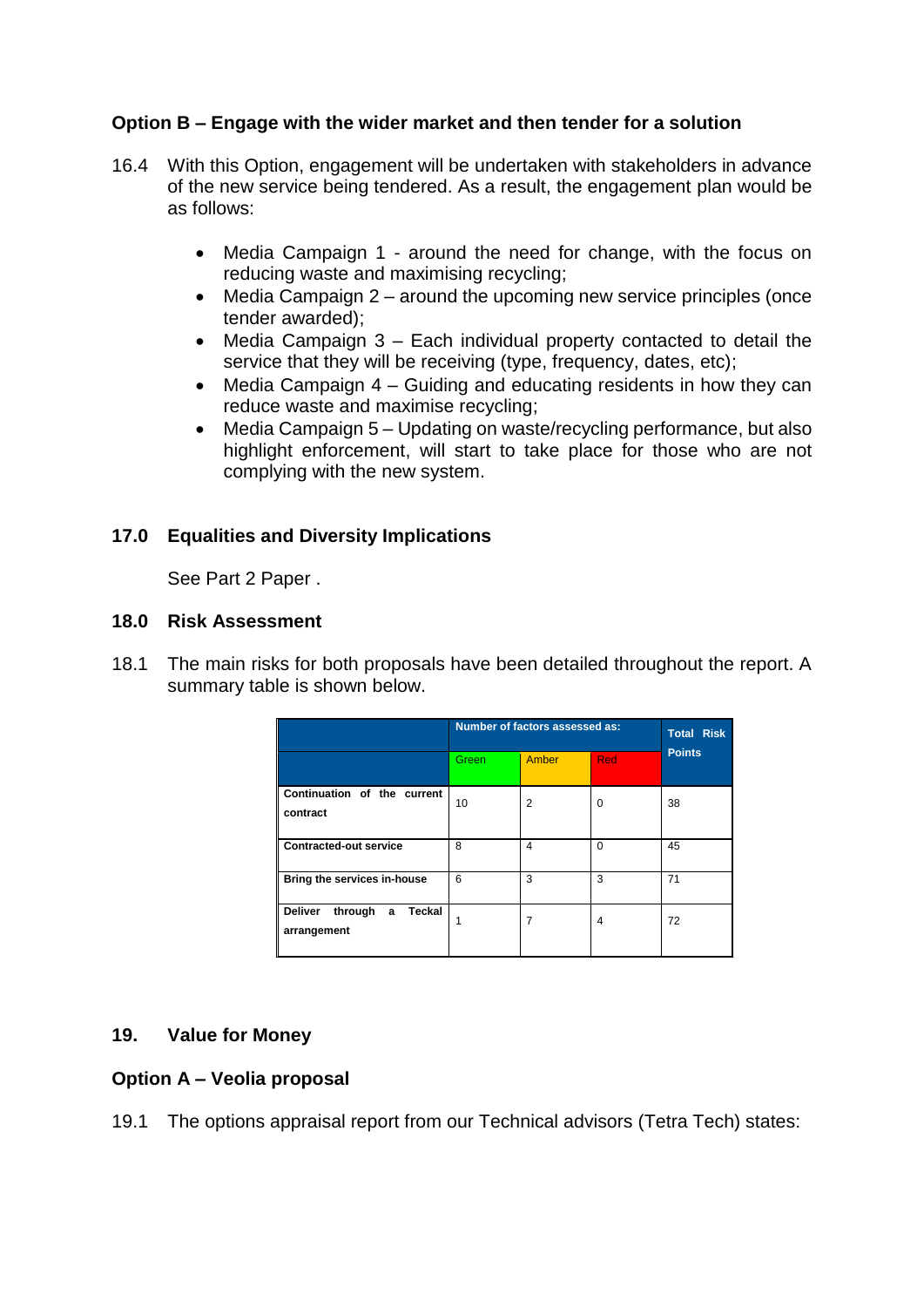'Having had extensive discussions with Council officers and with Veolia, the Council received a financial offer from Veolia to continue with the contract on its original term and on the basis of the service design described above. We have analysed the offer and believe that it represents good value (and is lower than our calculated benchmark price and is affordable).'

# **Option B – Engage with the wider market and then tender for a solution**

- 19.2 The TetraTech options appraisal report states:
	- 'We are quite clear that at the start of this project we were open to all options: but our analysis strongly suggests that we should recommend that the Council should look to continue with a contracted-out service: and the preferred option would be to look to continue the current contract with Veolia; with the fall-back position being to procure a new contract if this cannot be agreed'.
	- In terms of our preferred Option being value-for-money, we note that the contract was procured under competitive conditions; and in terms of the fallback position, we have identified through our research that there would be some market interest to assure competition and thereby value-for-money.

# **20. Community Safety Implications**

20.1 There are no Community Safety Implications.

# **21. Environmental Impact**

- 21.1 Option A and Option B both need to support the Environment Act 2021 along with other Government ambitions, for example as set out in the Waste and Resources Strategy 2018, including anticipated recycling targets of 65% by 2035.
- 21.2 The Council has declared a Climate Change Emergency, moving to less frequent collections for non-recycling and recyclables. Based on the evidence should increase recycling rates and also harness the value of material as opposed to potentially having to dispose of non-recycled material via poorer performing methods such as landfill which has a higher carbon impact.
- 21.3 Allowing residents to manage their waste in bins will protect the street scene from litter impact and reduce the environmental impact of using single use plastic bags currently provided to residents.
- 21.4 The carbon benefits of both the proposed options have already been highlighted in this report, but can be summarised as: higher recycling, less waste to landfill, reduction of single use plastics, moving towards more sustainable fuels and reduction in vehicles movements for the collection service.